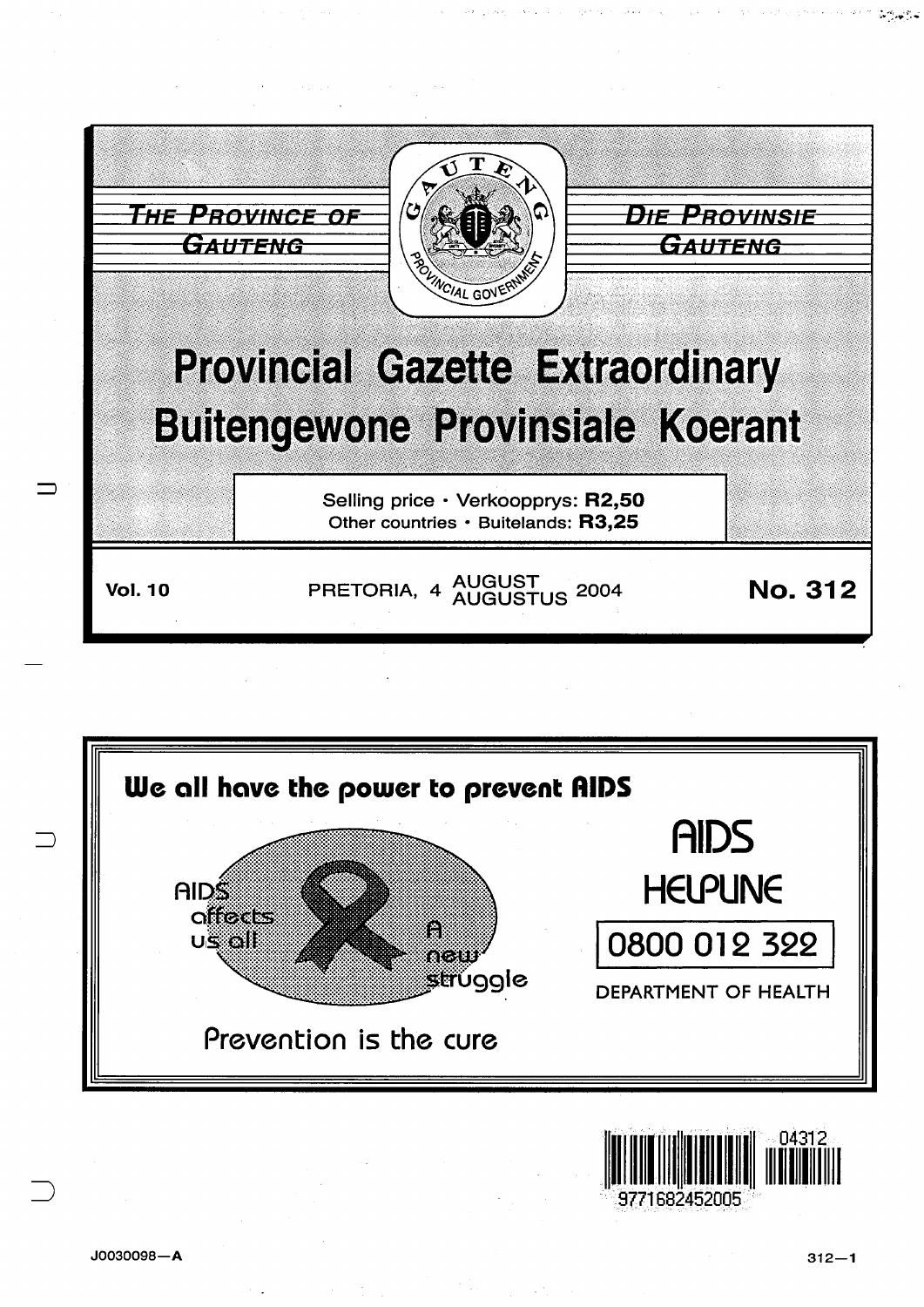$\mathcal{A}^{\mathcal{A}}$ 

 $\bar{z}$ 

 $\bar{z}$ 

 $\ddot{\phantom{a}}$ 

# **CONTENTS • INHOUD**

 $\bar{z}$ 

| No. |                                                                                                                                     | Page<br>No. | Gazette<br>No. |
|-----|-------------------------------------------------------------------------------------------------------------------------------------|-------------|----------------|
|     | <b>LOCAL AUTHORITY NOTICES</b>                                                                                                      |             |                |
|     | 1613 Town-planning and Townships Ordinance (15/1986): City of Tshwane Metropolitan Municipality: Pretoria Amendment<br>Scheme 9479. |             | 312            |
|     |                                                                                                                                     |             | 312            |

 $\frac{1}{2} \sum_{i=1}^n \frac{1}{2} \sum_{j=1}^n \frac{1}{2} \sum_{j=1}^n \frac{1}{2} \sum_{j=1}^n \frac{1}{2} \sum_{j=1}^n \frac{1}{2} \sum_{j=1}^n \frac{1}{2} \sum_{j=1}^n \frac{1}{2} \sum_{j=1}^n \frac{1}{2} \sum_{j=1}^n \frac{1}{2} \sum_{j=1}^n \frac{1}{2} \sum_{j=1}^n \frac{1}{2} \sum_{j=1}^n \frac{1}{2} \sum_{j=1}^n \frac{1}{2} \sum_{j=$ 

 $\ddot{\phantom{0}}$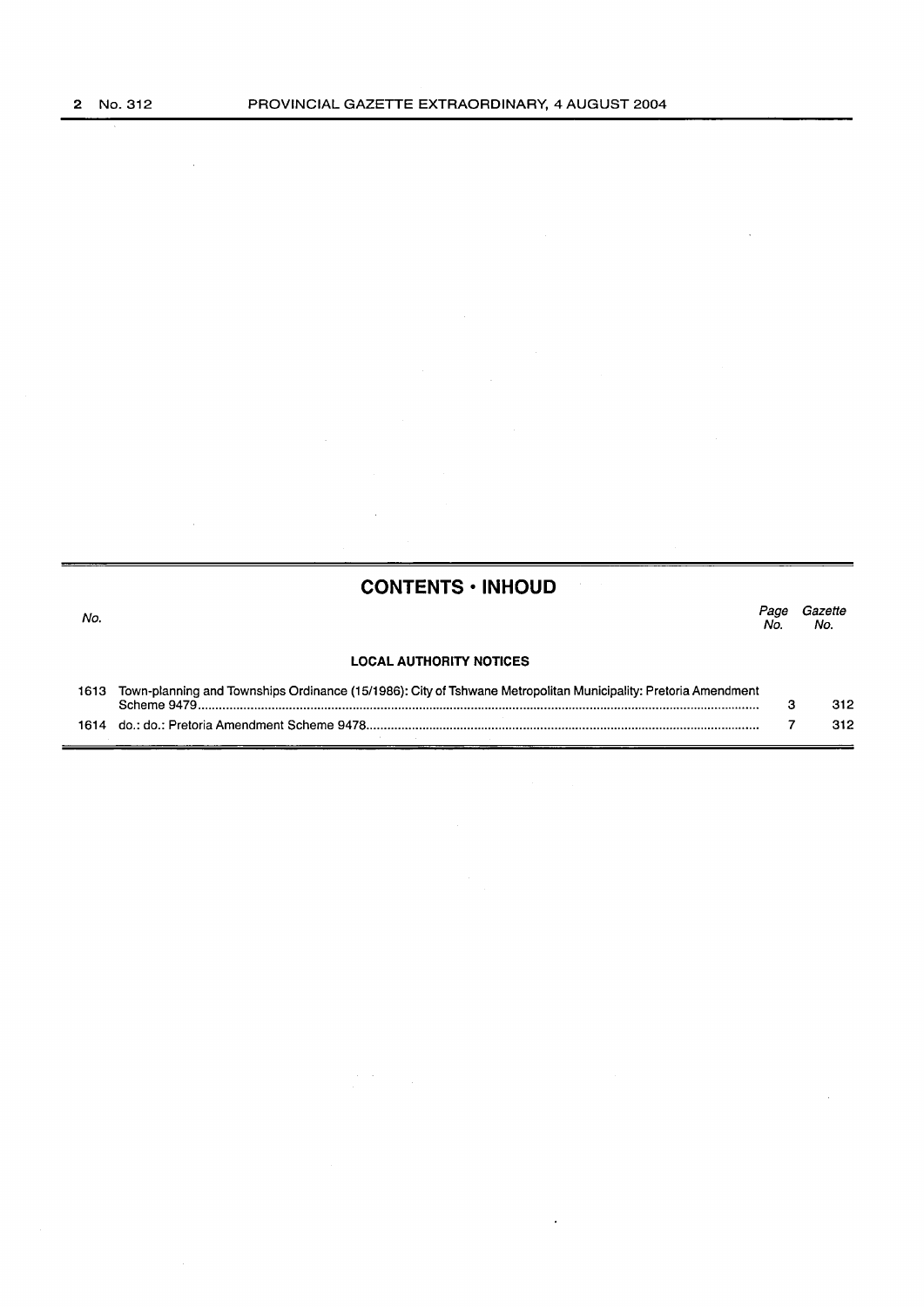# **LOCAL AUTHORITY NOTICES**

# **LOCAL AUTHORITY NOTICE 1613**

#### CITY OF TSHWANE METROPOLITAN MUNICIPALITY

#### PRETORIA AMENDMENT SCHEME 9479

It is hereby notified in terms of the provisions of section 125(1) of the Town-planning and Townships Ordinance, 1986 (Ordinance 15 of 1986), that the City of Tshwane Metropolitan Municipality has approved an amendment scheme with regard to the land in the township of Danville Extension 13, being an amendment of the Pretoria Town-planning Scheme, 1974.

Map 3 and the scheme clauses of this amendment scheme are filed with the Acting General Manager: Legal Services, and are open to inspection during normal office hours.

This amendment is known as Pretoria Amendment Scheme 9479.

(K13/2/Danville x13 (9479))  $\_$  July 2004

Acting General Manager: Legal Services (Notice No 576/2004)

# **PLAASLIKE BESTUURSKENNISGEWING 1613**

#### STAD TSHWANE METROPOLITAANSE MUNISIPALITEIT

#### PRETORIA WYSIGINGSKEMA 9479

Hierby word ingevolge die bepalings van artikel 125 (1) van die Ordonnansie op Dorpsbeplanning en Dorpe, 1986 (Ordonnansie 15 van 1986), bekend gemaak dat die Stad Tshwane Metropolitaanse Munisipaliteit 'n wysigingskema met betrekking tot die grond in die dorp Danville Uitbreiding 13, synde 'n wysiging van die Pretoria-dorpsbeplanningskema, 1974, goedgekeur het.

Kaart 3 en die skemaklousules van hierdie wysigingskema word deur die Waarnemende Hoofbestuurder: Regsdienste, in bewaring gehou en lê gedurende gewone kantoorure ter insae.

Hierdie wysiging staan bekend as Pretoria-wysigingskema 9479.

(K13/2/Danville x13 (9479)) Julie 2004

Waarnemende Hoofbestuurder: Regsdienste (Kennisgewing No 576/2004)

#### CITY OF TSHWANE METROPOLITAN MUNICIPALITY

# DECLARATION OF DANVILLE EXTENSION 13 AS APPROVED TOWNSHIP

In terms of section 103 of the Town-planning and Townships Ordinance, 1986 (Ordinance No. 15 of 1 986), the City of Tshwane Metropolitan Municipality hereby declares the Township of Danville Extension 13 to be an approved township, subject to the conditions as set out in the Schedule hereto.

(K13/2/Danville x13)

#### SCHEDULE

CONDITIONS UNDER WHICH THE APPLICATION MADE BY THE NEW HOUSING COMPANY-NEWHCO (PTY) LTD IN TERMS OF THE PROVISIONS OF PART C OF CHAPTER Ill: OF THE TOWN-PLANNING AND TOWNSHIPS ORDINANCE, 1986 (ORDINANCE NO 15 OF 1986), FOR PERMISSION TO ESTABLISH A TOWNSHIP ON PORTION 489 (A PORTION OF PORTION 6) OF THE FARM PRETORIA TOWN AND TOWNLANDS 351 JR, PROVINCE OF GAUTENG, HAS BEEN GRANTED.

- 1. CONDITIONS OF ESTABLISHMENT
	- 1.1 NAME

The name of the township shall be Danville Extension 13.

1.2 DESIGN

The township shall consist of erven, parks and streets as indicated on General Plan SG No 11028/2003.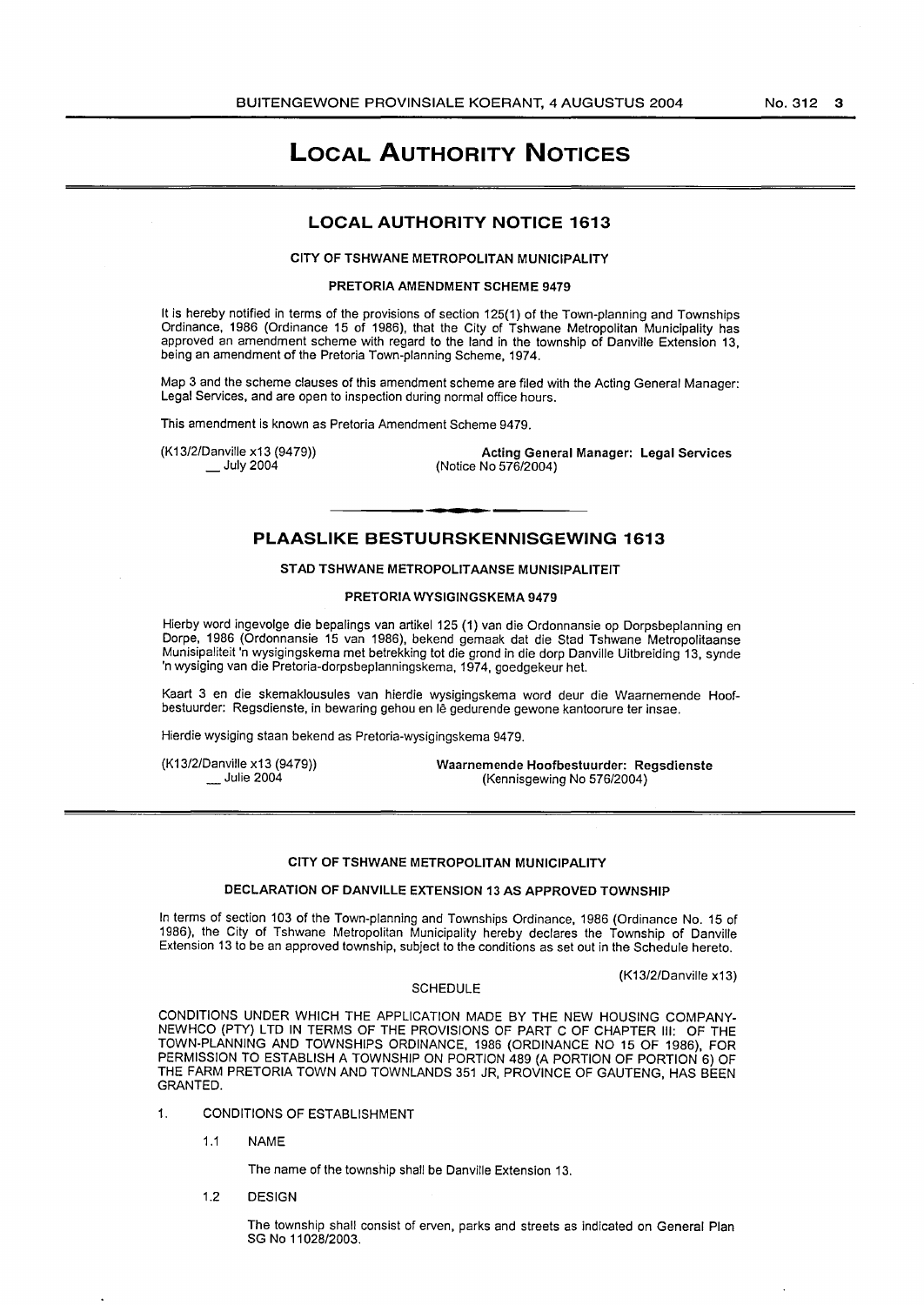$\mathcal{L} = \sum_{i=1}^n \mathcal{L}_i \mathcal{L}_i$ 

#### 1.3 DISPOSAL OF EXISTING CONDITIONS OF TITLE

All erven shall be made subject to existing conditions and servitudes, if any, including the reservation of the rights to minerals, but excluding -

# 1.3.1 the following servitudes/conditions which do not affect the township;

- (a} Pipeline servitude vide Deed of Servitude K1276/1977S in favour of Rand Water.
- (b) Pipeline servitude vide Deed of Servitude K3335/1977S in favour of Transnet.
- (c) Power line servitude vide Deed of Servitude K1386/1983S in favour of ESKOM.
- (d) Pipeline servitude vide Deed of Servitude K476/1988S in favour of Rand Water.
- (e) Pipeline servitude vide Deed of Servitude K94/1998S in favour of the South African Gas Distribution Corporation Limited.
- (f) Pressure reduction station servitude vide Deed of Servitude K95/1998S in favour of the South African Gas Distribution Corporation Limited.

# 1.4 LAND FOR MUNICIPAL PURPOSES

Public Open Space: Erf 4124 shall be transferred to the City of Tshwane Metropolitan Municipality as a park simultaneously with the transfer of all other erven in the township by and at the expense of the township owner.

# 1.5 ENDOWMENT FOR PARKS

A parks contribution in lieu of land equal to 1 776m2 shall be payable to the City of Tshwane Metropolitan Municipality if Danville Extension 15 is not proclaimed within two (2} years of the date of proclamation of Danville Extension 11, the amount to be calculated on the date of the non-compliance with the time period of two (2} years.

# 1.6 ACCESS

No ingress from and no egress from the western boundary of the township shall be allowed.

# 1.7 REMOVAL OR REPLACEMENT OF MUNICIPAL SERVICES

Should it become necessary to move or replace any existing municipal services as a result of the establishment of the township, the cost thereof shall be borne by the township owner.

# 1.8 REMOVAL OF LITTER

The township owner shall at his own expense have all litter within the township area removed to the satisfaction of the City of Tshwane Metropolitan Municipality, when required to do so by the City of Tshwane Metropolitan Municipality.

# 1.9 REMOVAL AND/OR REPLACEMENT OF ESKOM POWER LINES

Should it become necessary to remove and/or replace any existing power lines of Eskom as a result of the establishment of the township, the cost thereof shall be borne by the township owner.

# 1.10 REMOVAL AND/OR REPLACEMENT OF TELKOM SERVICES

Should it become necessary to remove and/or replace any existing Telkom services as a result of the establishment of the township, the cost thereof shall be borne by the township owner.

# 2. CONDITIONS OF TITLE

2.1 The erven mentioned below shall be subject to the conditions as indicated, laid down by the City of Tshwane Metropolitan Municipality in terms of the provisions of the Town-planning and Townships Ordinance, 1986 (Ordinance 15 of 1986}: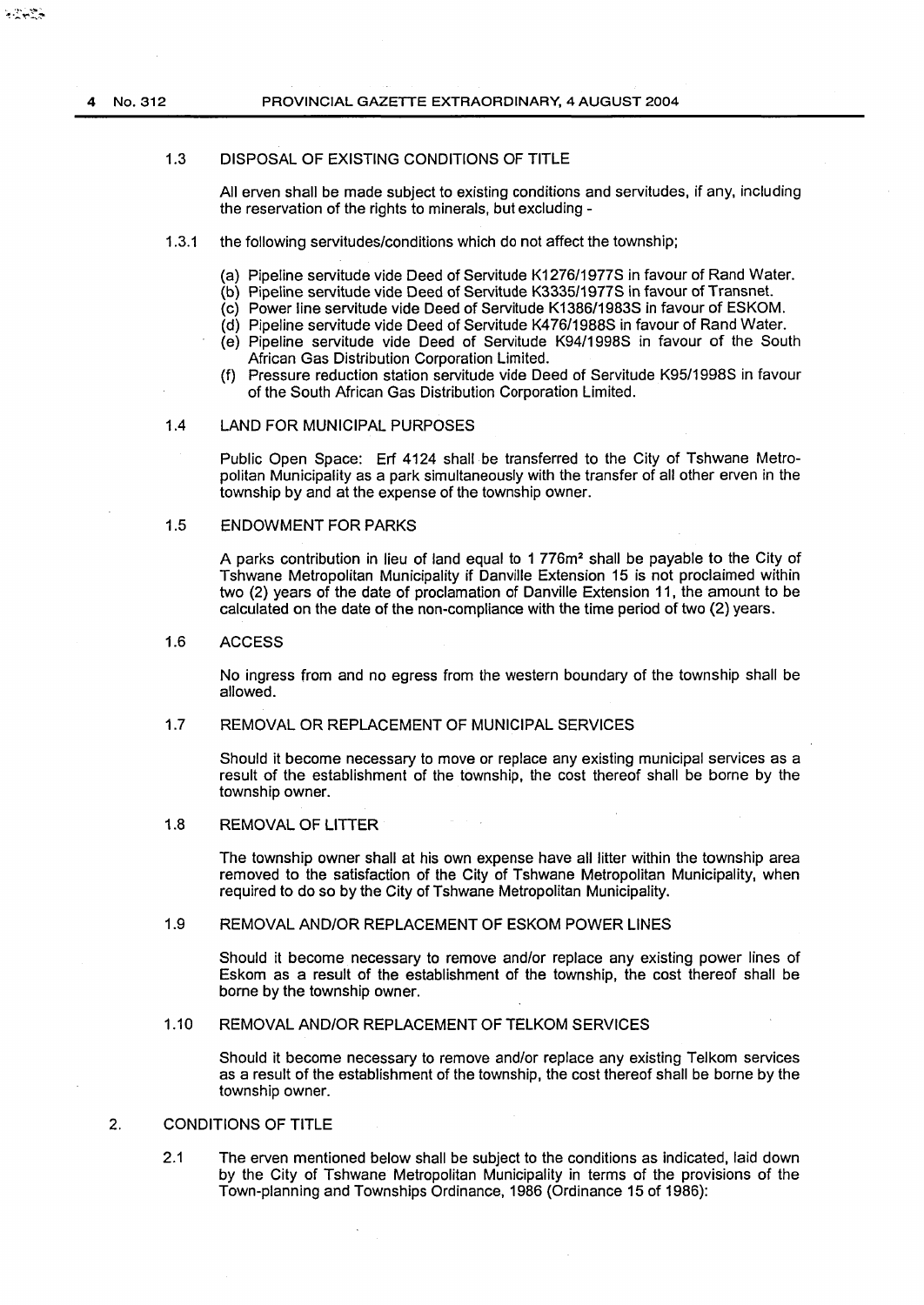- 2.1.1 ALL ERVEN WITH THE EXCEPTION OF THE ERVEN REFERRED TO IN CLAUSE 2(4)
	- 2.1.1.1 The erf shall be subject to a servitude, 2 metre wide, for municipal services (water, sewerage, electricity and stormwater) (hereinafter referred to as "the services"), in favour of the local authority, along any two boundaries, excepting a street boundary and, in the case of a panhandle erf, an additional servitude for municipal purposes, 2 metre wide, over the entrance portion of the erf, if and when required by the local authority: Provided that the local authority may waive any such servitude.
	- 2.1.1.2 No buildings or other structures may be erected within the aforesaid servitude area and no trees with large roots may be planted within the area of such servitude or within a distance of 2 metre from it.
	- 2.1.1.3 The City of Tshwane Metropolitan Municipality shall be entitled to temporarily deposit on the land adjoining the aforesaid servitude, any material it excavates during the laying, maintenance or removal of such services and other works which in its discretion it regards necessary, and furthermore the City of Tshwane Metropolitan Municipality shall be entitled to reasonable access to the said property for the aforesaid purpose, subject to the provision that the City of Tshwane Metropolitan Municipality shall make good any damage caused during the laying, maintenance or removal of such services and other works.

# 2.1.2 ERVEN 4025 TO 4035

2.1.2.1 Ingress to and egress from the erf shall not be permitted along the boundary thereof abutting on the western boundary of the township, except with the written permission of the City of Tshwane Metropolitan Municipality.

#### STAD TSHWANE METROPOLITAANSE MUNISIPALITEIT

#### VERKLARING VAN DANVILLE UITBREIDING 13TOT GOEDGEKEURDE DORP

lngevolge artikel 103 van die Ordonnansie op Dorpsbeplanning en Dorpe, 1986 (Ordonnansie No 15 van 1986), verklaar die Stad Tshwane Metropolitaanse Munisipaliteit hierby die dorp Danville Uitbreiding 13 tot 'n goedgekeurde dorp, onderworpe aan die voorwaardes uiteengesit in die bygaande Bylae.

(K13/2/Danville x13)

#### BYLAE

STAAT VAN VOORWAARDES WAAROP DIE AANSOEK GEDOEN DEUR NEW HOUSING COMPANY-NEWHCO (PTY) L TO INGEVOLGE DIE BEPALINGS VAN DEEL C VAN HOOFSTUK Ill: VAN DIE ORDONNANSIE OP DORPSBEPLANNING EN DORPE, 1986 (ORDONNANSIE NO. 15 VAN 1986), OM TOESTEMMING OM 'N DORP OP GEDEELTE 489 ('N GEDEELTE VAN GEDEELTÉ 6) VAN DIE PLAAS PRETORIA TOWN AND TOWNLANDS 351 JR, GAUTENG, TE STIG, TOEGESTAAN IS.

- 1. STIGTINGSVOORWAARDES
	- 1.1 NAAM

Die naam van die dorp is Danville Uitbreiding 13.

1.2 ONTWERP

Die dorp bestaan uit erwe, parke en strate soos aangedui op Algemene Plan LG No. 11 028/2003.

1.3 BESKIKKING OOR BESTAANDE TITELVOORWAARDES

Aile erwe moet onderworpe gemaak word aan bestaande voorwaardes en serwitute, as daar is, met inbegrip van die voorbehoud van die regte op minerale, maar uitgesonderd-

- 1.3.1 die volgende serwitute/voorwaardes wat nie die dorp raak nie:
	- (a) Pipeline servitude vide Deed of Servitude K1276/1977S in favour of Rand Water.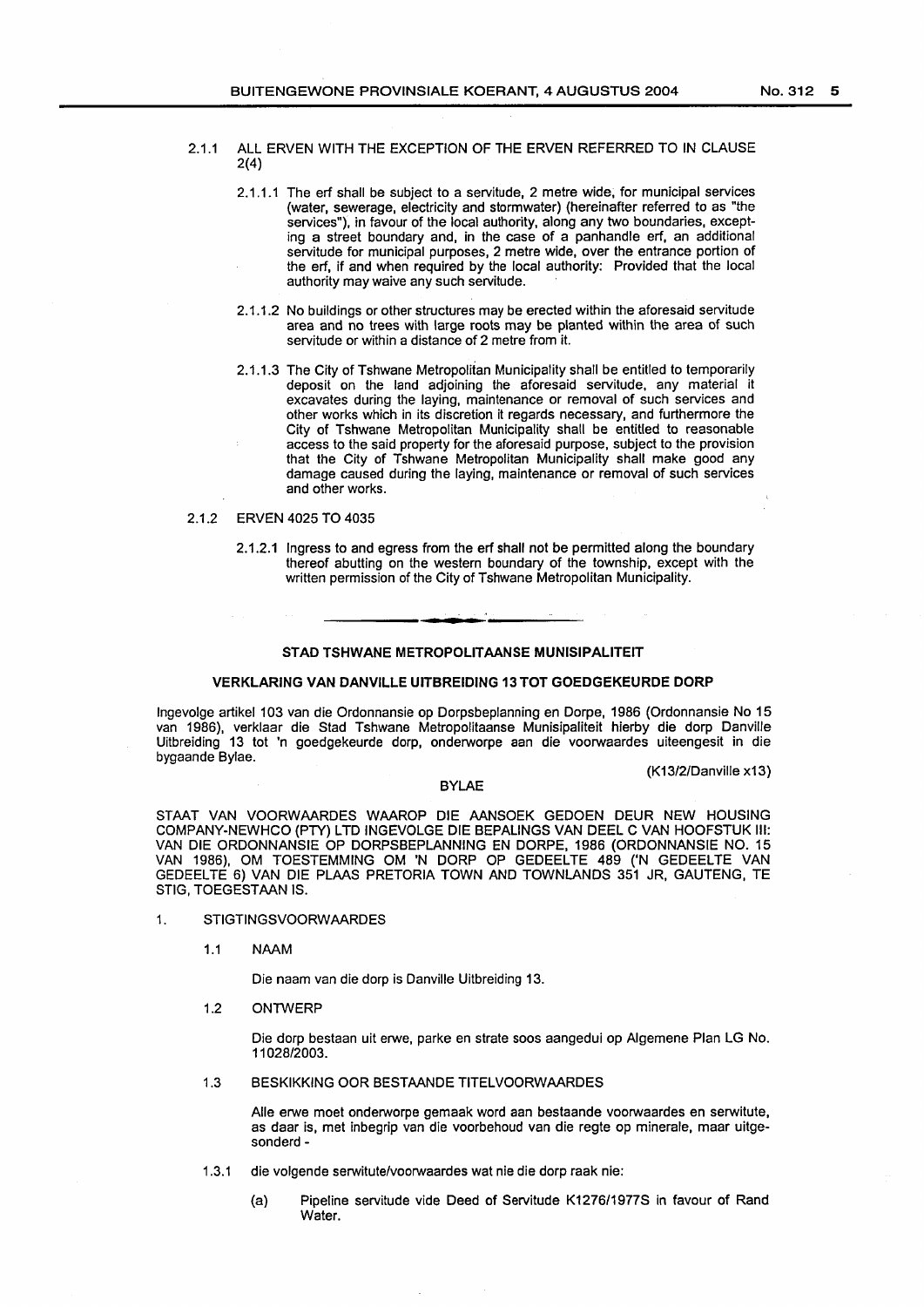- (b) Pipeline servitude vide Deed of Servitude K3335/1977S in favour of Transnet.
- (c) Power line servitude vide Deed of Servitude K1386/1983S in favour of ESKOM.
- (d) Pipeline servitude vide Deed of Servitude K476/1988S in favour of Rand **Water**
- (e) Pipeline servitude vide Deed of Servitude K94/1998S in favour of the South African Gas Distribution Corporation Limited.
- (f) Pressure reduction station servitude vide Deed of Servitude K95/1998S in favour of the South African Gas Distribution Corporation Limited.

#### 1.4 GROND VIR MUNISIPALE DOELEINDES

Openbare Oopruimte: Erf 4124 sal oorgedra word na die Stad Tshwane Metropolitaanse Munisipaliteit as 'n park gesamentlik met die oordrag van aile ander erwe in die dorp op koste van die dorpseienaar.

#### 1.5 BEGIFTIGING VAN PARKER

A parks contribution in lieu of land equal to 1 776m2 shall be payable to the City of Tshwane Metropolitan Municipality if Danville Extension 15 is not proclaimed within two (2) years of the date of proclamation of Danville Extension 11, the amount to be calculated on the date of the non-compliance with the time period of two (2) years.

# 1.6 TOEGANG

Geen ingang van en geen uitgang vanaf die westelike grense van die dorp word toegelaat nie.

# 1.7 VERSKUIWING EN/OF VERWYDERING VAN MUNISIPALE DIENSTE

lndien dit as gevolg van die stigting van die dorp nodig word om enige bestaande munisipale dienste te verskuif of te vervang, moet die koste daarvan deur die dorpseienaar gedra word.

#### 1.8 VERWYDERING VAN ROMMEL

Die dorpseienaar moet op eie koste alle rommel binne die dorpsgebied laat verwyder tot tevredenheid van die Stad Tshwane Metropolitaanse Munisipaliteit wanneer die Stad Tshwane Metropolitaanse Munisipaliteit dit vereis.

#### 1.9 VERSKUIWING EN/OF VERWYDERING VAN ESKOM KRAGLYNE

lndien dit as gevolg van die stigting van die dorp nodig word om enige bestaande kraglyne van Eskom te verskuif, moet die koste daarvan deur die dorpseienaar gedra word.

#### 1.10 VERSKUIWING EN/OF VERWYDERING VAN TELKOM DIENSTE

lndien dit as gevolg van die stigting van die dorp nodig word om enige bestaande dienste van TELKOM te verskuif en/of te verwyder, moet die koste daarvan deur die dorpseienaar gedra word.

# 2. TITELVOORWAARDES

- 2.1 Die erwe hieronder genoem, is onderworpe aan die voorwaardes soos aangedui, opgelê deur die Stad Tshwane Metropolitaanse Munisipaliteit ingevolge die bepalings van die Ordonnansie op Dorpsbeplanning en Dorpe, 1986 (Ordonnansie 15 van 1986):
	- 2.1.1 ALLE ERWE MET UITSONDERING VAN DIE ERWE GENOEM IN KLOU-SULE 2(4)
	- 2.1.1.1 Die erf is onderworpe aan 'n serwituut, 2 meter breed, vir munisipale dienste (water, riool, elektrisiteit, stormwater) (hierna "die dienste" genoem), ten gunste van die Stad Tshwane Metropolitaanse Munisipaliteit langs enige twee grense, uitgesonderd 'n straatgrens en, in die geval van 'n pypsteelerf, 'n addisionele serwituut vir munisipale doeleindes, 2 meter breed, oor die toegangsgedeelte van die erf, indien en wanneer die plaaslike bestuur dit verlang: Met dien verstande dat die plaaslike bestuur van enige sodanige serwituut mag afsien.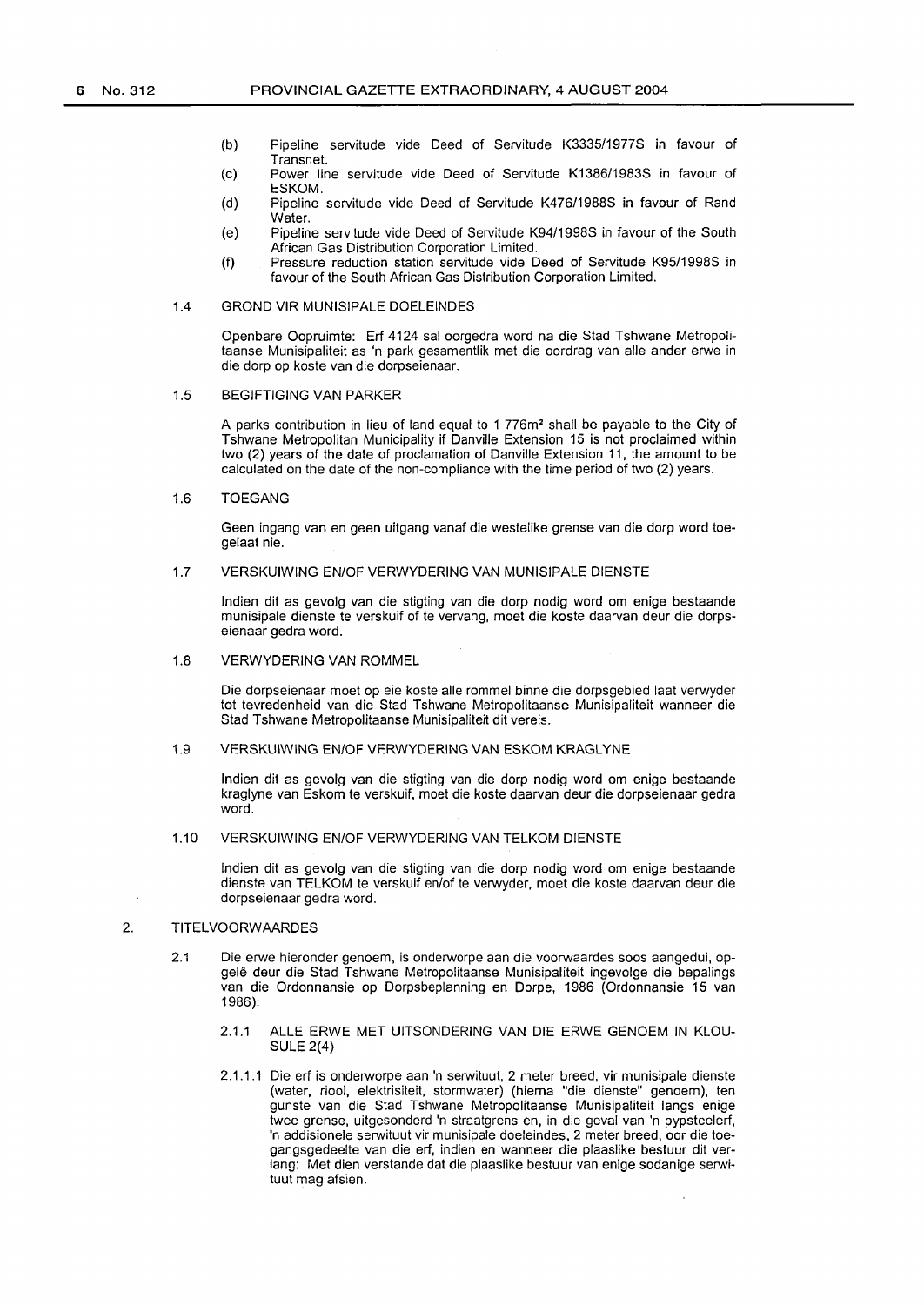- 2.1.1.2 Geen geboue of ander strukture mag binne die voornoemde serwituutgebied opgerig word nie en geen grootwortelbome mag binne die gebied van sodanige serwituut of binne 'n afstand van 2 meter daarvan geplant word nie.
- 2.1.1.3 Die Stad Tshwane Metropolitaanse Munisipaliteit is daarop geregtig om enige materiaal wat deur hom uitgegrawe word tydens die aanleg, onderhoud of verwydering van sodanige dienste en ander werke wat hy na goeddunke noodsaaklik ag, tydelik te plaas op grond wat aan die voornoemde serwituut grens, en voorts is die Stad Tshwane Metropolitaanse Munisipaliteit geregtig op redelike toegang tot genoemde grond vir die voornoemde doel, onderworpe daaraan dat die Stad Tshwane Metropolitaanse Munisipaliteit enige skade vergoed wat gedurende die aanleg, onderhoud of verwydering van sodanige dienste en ander werke veroorsaak word.
- 2.1.2 ERWE 4025 TOT 4035
- 2.1.2.1 lngang na en uitgang van die erf sal nie toegelaat word langs die grense van die erwe aangrensend aan die westelike grens van die dorp, behalwe met die skriftelike toestemming van die Stad Tshwane Metropolitaanse Munisipaliteit.

# **LOCAL AUTHORITY NOTICE 1614**

#### CITY OF TSHWANE METROPOLITAN MUNICIPALITY

# PRETORIA AMENDMENT SCHEME 9478

It is hereby notified in terms of the provisions of section 125(1) of the Town-planning and Townships Ordinance, 1986 (Ordinance 15 of 1986), that the City of Tshwane Metropolitan Municipality has approved an amendment scheme with regard to the land in the township of Danville Extension 12, being an amendment of the Pretoria Town-planning Scheme, 1974.

Map 3 and the scheme clauses of this amendment scheme are filed with the Acting General Manager: Legal Services, and are open to inspection during normal office hours.

This amendment is known as Pretoria Amendment Scheme 9478.

(K13/2/Danville x12 (9478))  $\_$  July 2004

Acting General Manager: Legal Services (Notice No 575/2004)

# **PLAASLIKE BESTUURSKENNISGEWING 1614**

STAD TSHWANE METROPOLITAANSE MUNISIPALITEIT

#### PRETORIA WYSIGINGSKEMA 9478

Hierby word ingevolge die bepalings van artikel 125 (1) van die Ordonnansie op Dorpsbeplanning en Dorpe, 1986 (Ordonnansie 15 van 1986), bekend gemaak dat die Stad Tshwane Metropolitaanse Munisipaliteit 'n wysigingskema met betrekking tot die grand in die dorp Danville Uitbreiding 12, synde 'n wysiging van die Pretoria-dorpsbeplanningskema, 1974, goedgekeur het.

Kaart 3 en die skemaklousules van hierdie wysigingskema word deur die Waarnemende Hoofbestuurder: Regsdienste, in bewaring gehou en le gedurende gewone kantoorure ter insae.

Hierdie wysiging staan bekend as Pretoria-wysigingskema 9478.

(K13/2/Danville x12 (9478)) Julie 2004

Waarnemende Hoofbestuurder: Regsdienste (Kennisgewing No 575/2004)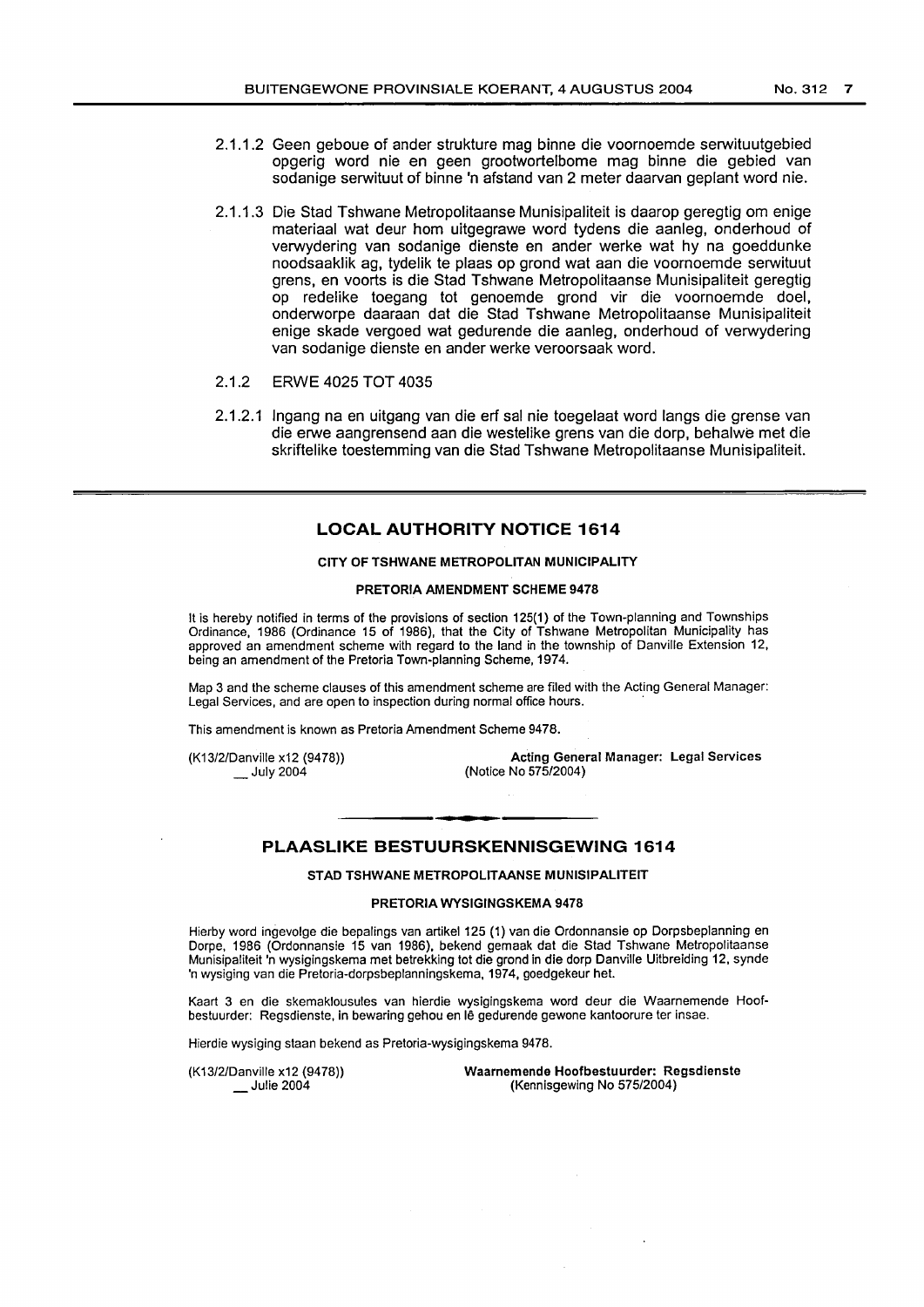#### CITY OF TSHWANE METROPOLITAN MUNICIPALITY

#### DECLARATION OF DANVILLE EXTENSION 12 AS APPROVED TOWNSHIP

In terms of section 103 of the Town-planning and Townships Ordinance, 1986 (Ordinance No. 15 of 1986), the City of Tshwane Metropolitan Municipality hereby declares the Township of Danville Extension 12 to be an approved township, subject to the conditions as set out in the Schedule hereto.

(K13/2/Danville x12)

#### **SCHEDULE**

CONDITIONS UNDER WHICH THE APPLICATION MADE BY THE NEW HOUSING COMPANY-NEWHCO (PTY) L TO IN TERMS OF THE PROVISIONS OF PART C OF THE TOWN-PLANNING AND TOWNSHIPS ORDINANCE, 1986 (ORDINANCE NO 15 OF 1986), FOR PERMISSION TO ESTABLISH A TOWNSHIP ON PORTION 490 (A PORTION OF PORTION 6) OF THE FARM PRETORIA TOWN AND TOWNLANDS 351 JR, PROVINCE OF GAUTENG, HAS BEEN GRANTED.

- 1. CONDITIONS OF ESTABLISHMENT
	- 1.1 NAME

The name of the township shall be Danville Extension 12.

1.2 DESIGN

The township shall consist of erven, parks and streets as indicated on General Plan SG No 11027/2003.

1.3 DISPOSAL OF EXISTING CONDITIONS OF TITLE

All erven shall be made subject to existing conditions and servitudes, if any, including the reservation of the rights to minerals, but excluding -

- 1.3.1 the following servitudes/conditions which do not affect the township;
	- (a) Pipe line servitude vide Deed of Servitude K1276/1977S in favour of Rand Water.
	- (b) Pipe line servitude vide Deed of Servitude K3335/1977S in favour of Transnet.
	- (c) Power line servitude vide Deed of Servitude K1386/1983S in favour of ESKOM.
	- (d) Pipe line servitude vide Deed of Servitude K476/1988S in favour of Rand Water.
	- (e) Pipeline servitude vide Deed of Servitude K94/1998L in favour of the South African Gas Distribution Corporation Limited.
	- (f) Pressure reduction station servitude vide Deed of Servitude K95/1998S in favour of the South African Gas Distribution Corporation Limited.

### 1.4 LAND FOR MUNICIPAL PURPOSES

Municipal: Erven 4393 and 4379 shall be transferred to the City of Tshwane Metropolitan Municipality simultaneously with the transfer of all other erven in the township by and at the expense of the township owner:

# 1.5 ENDOWMENT FOR PARKS

A parks contribution in lieu of land equal to 2232m2 shall be payable to the CTMM if Danville Extension 15 is not proclaimed within two (2) years of the date of proclamation of Danville Extension 11, the amount to be calculated on the date of the non-compliance with the time period of two (2) years.

#### 1.6 ACCESS

No ingress from Provincial Road PWV1 to the township and no egress to Provincial Road PWV1 from the township shall be allowed.

# 1.7 RECEIVING AND DISPOSAL OF STORMWATER

The township owner shall arrange the stormwater drainage of the township in such a way as to fit in with that of Road PWV1 and he shall receive and dispose of the stormwater running off or being diverted from the road.

1.8 REMOVAL OR REPLACEMENT OF MUNICIPAL SERVICES

Should it become necessary to move or replace any existing municipal services as a result of the establishment of the township, the cost thereof shall be borne by the township owner.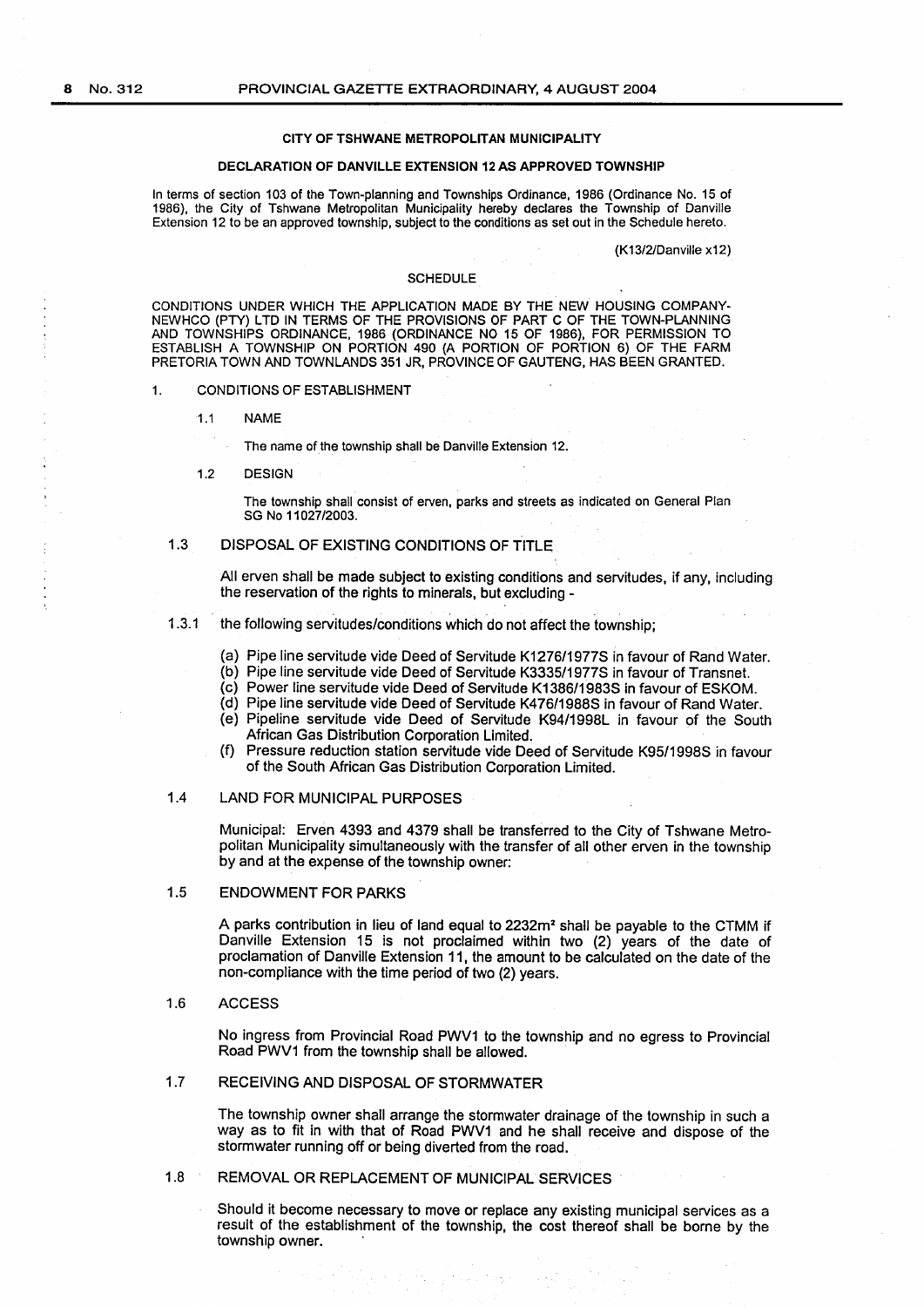# 1.9 ERECTION OF FENCE OR OTHER PHYSICAL BARRIER

The township owner shall at his own expense erect a fence or other physical barrier on the southern boundary of the erven abutting Road PWV 1 (N4) to the satisfaction of the Regional Manager: SA National Roads Agency as and when required by him to do so, and the township owner shall maintain such fence or physical barrier in a good state of repair until such time as the erven in the township are transferred to ensuing landowners, after which the responsibility for the maintenance of such fence or physical barrier rests with the latter.

# 1.10 REMOVAL OF LITTER

The township owner shall at his own expense have all litter within the township area removed to the satisfaction of the City of Tshwane Metropolitan Municipality, when required to do so by the City of Tshwane Metropolitan Municipality.

#### 1.11 REMOVAL AND/OR REPLACEMENT OF ESKOM POWER LINES

Should it become necessary to remove and/or replace any existing power lines of Eskom as a result of the establishment of the township, the cost thereof shall be borne by the township owner.

# 1.12 REMOVAL AND/OR REPLACEMENT OF TELKOM SERVICES

Should it become necessary to remove and/or replace any existing Telkom services as a result of the establishment of the township, the cost thereof shall be borne by the township owner.

# 2. CONDITIONS OF TITLE

- 2.1 The erven mentioned below shall be subject to the conditions as indicated, laid down by the City of Tshwane Metropolitan Municipality in terms of the provisions of the Town-planning and Townships Ordinance, 1986 (Ordinance 15 of 1986):
	- 2.1.1 ALL ERVEN WITH THE EXCEPTION OF THE ERVEN REFERRED TO IN CLAUSE 2(4)
	- 2.1.1.1 The erf shall be subject to a servitude, 2 metre wide, for municipal services (water, sewerage, electricity and stormwater) (hereinafter referred to as "the services"), in favour of the local authority, along any two boundaries, excepting a street boundary and, in the case of a panhandle erf, an additional servitude for municipal purposes, 2 metre wide, over the entrance portion of the erf, if and when required by the local authority: Provided that the local authority may waive any such servitude.
	- 2.1.1.2 No buildings or other structures may be erected within the aforesaid servitude area and no trees with large roots may be planted within the area of such servitude or within a distance of 2 metre from it.
	- 2.1.1.3 The City of Tshwane Metropolitan Municipality shall be entitled to temporarily deposit on the land adjoining the aforesaid servitude, any material it excavates during the laying, maintenance or removal of such services and other works which in its discretion it regards necessary, and furthermore the City of Tshwane Metropolitan Municipality shall be entitled to reasonable access to the said property for the aforesaid purpose, subject to the provision that the City of Tshwane Metropolitan Municipality shall make good any damage caused during the laying, maintenance or removal of such services and other works.

# 2.1.2 ERVEN 4392 AND 4394 TO 4410

2.1.2.1 No swimming pool or any essential storm-water drainage structure, no building, structure or other thing which is attached to the land, even trough it does not form part of that land, shall be erected nor shall anything be constructed or laid under or below the surface of the erf abutting on Road PWV1 nor shall any alteration or addition to any existing structure or building situated within such distance of the said boundary be made except with the consent in writing of the Regional Manager: SA Roads Agency.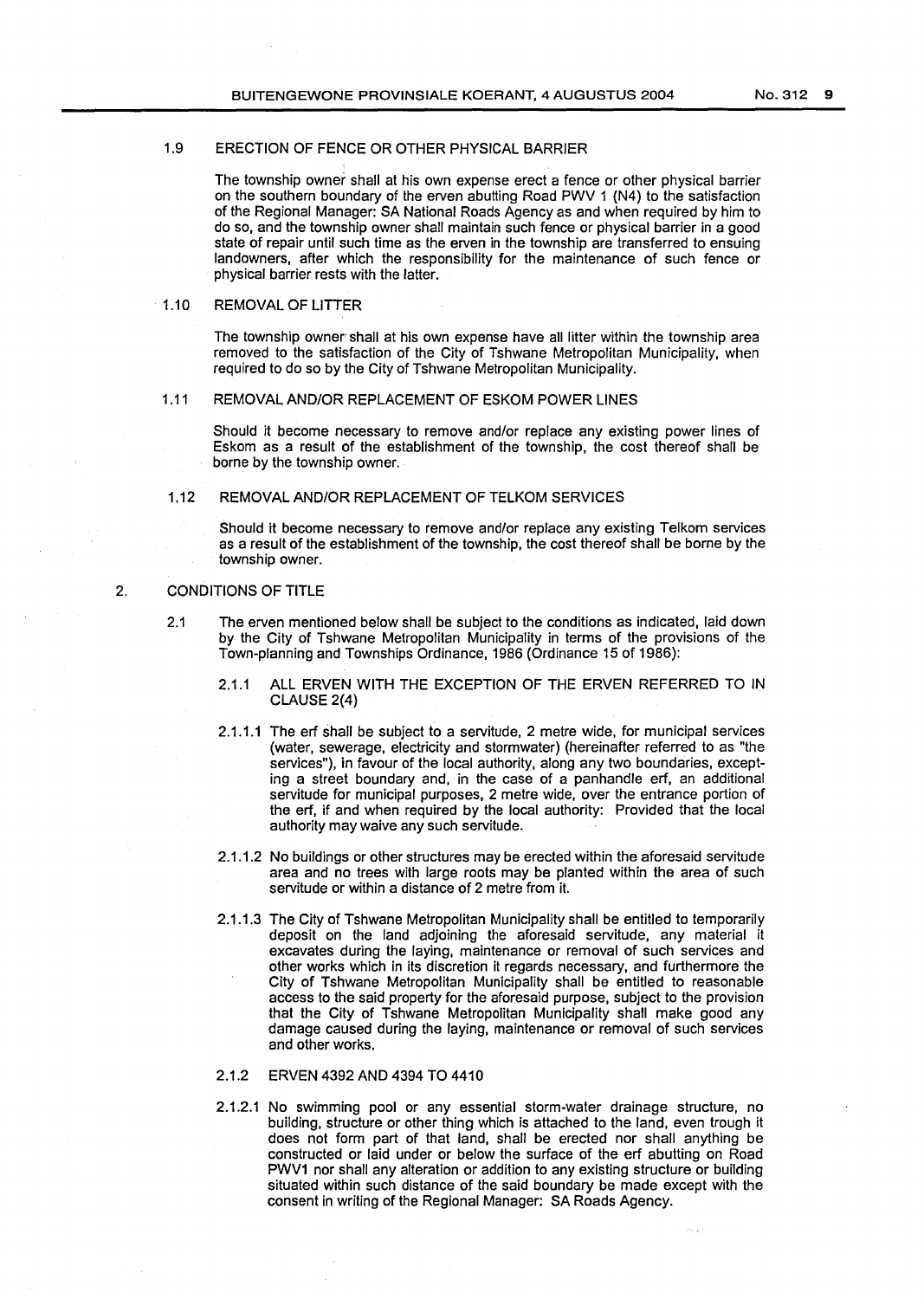2.1.2.2 Ingress to and egress from the erf shall not be permitted along the boundary thereof abutting on road PWV1.

#### 2.1.3 ERVEN 4382 to 4392

Ingress to and egress from the erf shall not be permitted along the boundary thereof abutting on Erf 4379, except with the written permission of the City of Tshwane Metropolitan Municipality.

# 2.1.4 ERVEN 4380 TO 4382

Ingress to and egress from the erf shall not be permitted along the boundary thereof abutting on the north-western boundary of the township except with the written permission of the City of Tshwane Metropolitan Municipality.

# 2.1.5 ERF 4379 IS SUBJECT TO:

The erf is subject to a servitude SG No 1851/1976 for municipal purposes in favour of the City of Tshwane Metropolitan Municipality as indicated on the general plan.

# STAD TSHWANE METROPOLITAANSE MUNISIPALITEIT

#### VERKLARING VAN DANVILLE UITBREIDING 12 TOT GOEDGEKEURDE DORP

lngevolge artikel 103 van die Ordonnansie op Dorpsbeplanning en Dorpe, 1986 (Ordonnansie No 15 van 1986}, verklaar die Stad Tshwane Metropolitaanse Munisipaliteit hierby die dorp Danville Uitbreiding 12 tot 'n goedgekeurde dorp, onderworpe aan die voorwaardes uiteengesit in die bygaande Bylae.

(K13/2/Danville x12)

#### BYLAE

STAAT VAN VOORWAARDES WAAROP DIE AANSOEK GEDOEN DEUR NEW HOUSING COMPANY-NEWHCO (PTY) LTD INGEVOLGE DIE BEPALINGS VAN DEEL C VAN DIE ORDON-NANSIE OP DORPSBEPLANNING EN DORPE, 1986 (ORDONNANSIE NO. 15 VAN 1986), OM TOESTEMMING OM 'N DORP OP GEDEEL TE 490 ('N GEDEEL TE VAN GEDEEL TE 6) VAN DIE PLAAS PRETORIA TOWN AND TOWNLANDS 351 JR, GAUTENG, TE STIG, TOEGESTAAN IS.

- 1. STIGTINGSVOORWAARDES
	- 1.1 NAAM

Die naam van die dorp is Danville Uitbreiding 12.

1.2 ONTWERP

Die dorp bestaan uit erwe, parke en strate soos aangedui op Algemene Plan LG No. 11027/2003.

# 1.3 BESKIKKING OOR BESTAANDE TITELVOORWAARDES

Aile erwe meet onderworpe gemaak word aan bestaande voorwaardes en serwitute, as daar is, met inbegrip van die voorbehoud van die regte op minerale, maar uitgesonderd-

- 1.3.1 die volgende serwitute/voorwaardes wat nie die dorp raak nie:
	- (a) Pipe line servitude vide Deed of Servitude K1276/1977S in favour of Rand Water.
	- (b) Pipe line servitude vide Deed of Servitude K3335/1977S in favour of Transnet.
	- (c) Power line servitude vide Deed of Servitude K1386/1983S in favour of ESKOM.
	- (d) Pipe line servitude vide Deed of Servitude K476/1988S in favour of Rand Water.
	- (e) Pipeline servitude vide Deed of Servitude K94/1998L in favour of the South African Gas Distribution Corporation Limited.
	- (f) Pressure reduction station servitude vide Deed of Servitude K95/1998S in favour of the South African Gas Distribution Corporation Limited.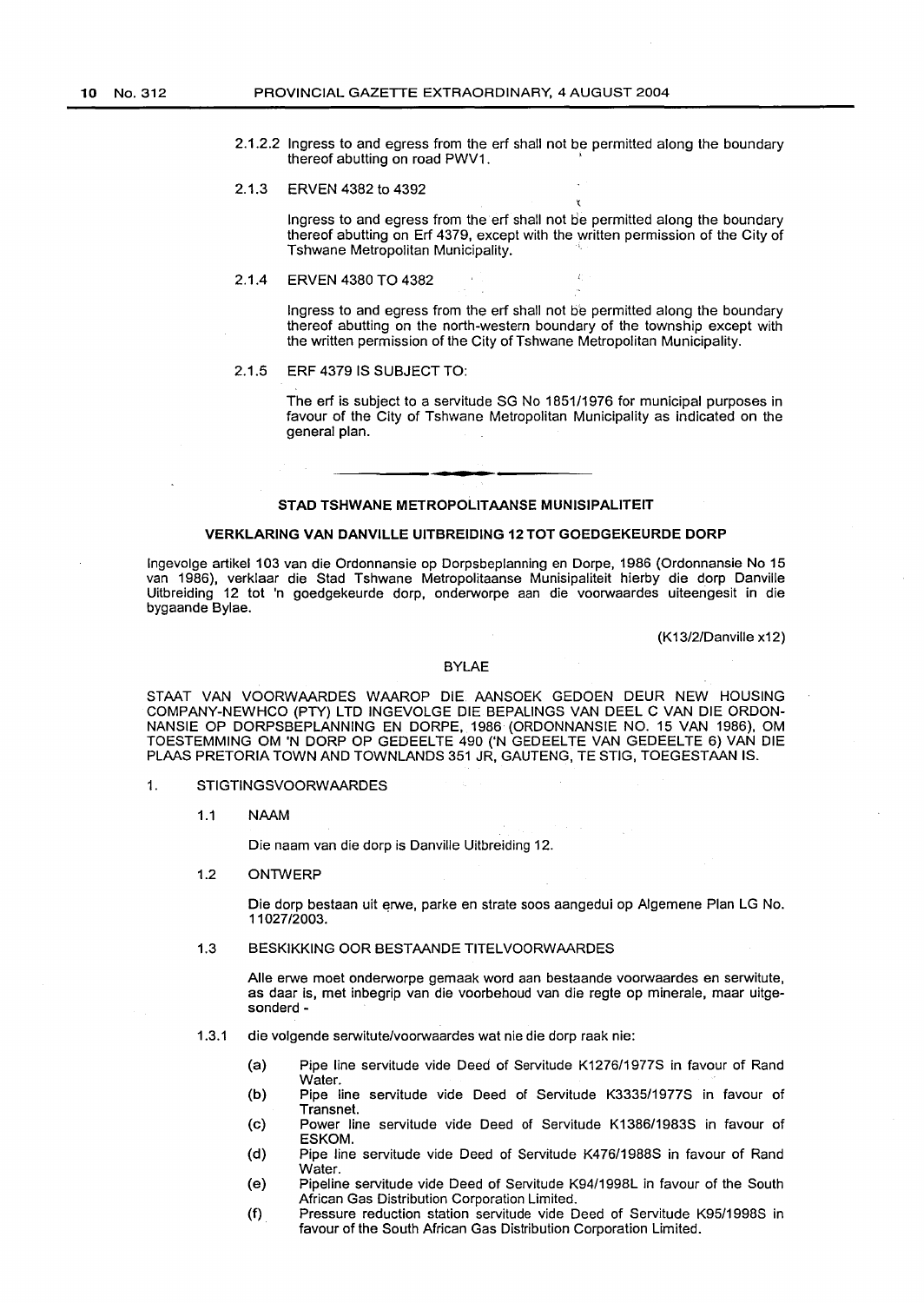# 1.4 GROND VIR MUNISIPALE DOELEINDES

Municipal: Erven 4393 and 4379 shall be transferred to the City of Tshwane Metropolitan Municipality simultaneously with the transfer of all other erven in the township by and at the expense of the township owner:

### 1.5 ENDOWMENT FOR PARKS

A parks contribution in lieu of land equal to 2232m2 shall be payable to the CTMM if Danville Extension 15 is not proclaimed within two (2) years of the date of proclamation of Danville Extension 11, the amount to be calculated on the date of the non-compliance with the time period of two (2) years.

# 1.6 TOEGANG

Geen ingang van·Provinsiale Pad PWV1 tot die dorp en geen uitgang tot Provinsiale Pad PWV1 uit die dorp word toegelaat nie.

# 1.7 ONTVANGS VAN EN WEGDOEN MET STORMWATER

Die dorpseienaar moet die stormwaterdreinering van die dorp so reel dat dit inpas by die van die Pad PWV1 en hy moet die stormwater wat van die pad afloop of afgelei word, ontvang en daarmee wegdoen.

# 1.8 VERSKUIWING EN/OF VERWYDERING VAN MUNISIPALE DIENSTE

lndien dit as gevolg van die stigting van die dorp nodig word om enige bestaande munisipale dienste te verskuif of te vervang, moet die koste daarvan deur die dorpseienaar gedra word.

# 1.9 OPRIGTING VAN HEINING OF ANDER FISIESE VERSPERRING

Die dorpseienaar moet op eie koste 'n heining of ander fisiese versperring oprig tot tevredenheid van die Direkteur-generaal: Departement van Vervoer en Openbare Werke, soos en wanneer deur hom verlang om dit te doen, en die dorpseienaar moet sodanige heining of fisiese versperring in 'n goeie toestand hou tot tyd en wyl hierdie verantwoordelikheid deur die Stad Tshwane Metropolitaanse Munisipaliteit oorgeneem word: Met dien verstande dat die dorpseienaar se verantwoordelikheid vir die instandhouding daarvan verval sodra die Stad Tshwane Metropolitaanse Munisipaliteit die verantwoordelikheid vir die instandhouding van die strate in die dorp oorneem.

# 1.10 VERWYDERING VAN ROMMEL

Die dorpseienaar moet op eie koste aile rommel binne die dorpsgebied laat verwyder tot tevredenheid van die Stad Tshwane Metropolitaanse Munisipaliteit wanneer die Stad Tshwane Metropolitaanse Munisipaliteit dit vereis.

# 1.11 VERSKUIWING EN/OF VERWYDERING VAN ESKOM KRAGLYNE

lndien dlt as gevolg van die stigting van die dorp nodig word om enige bestaande kraglyne van Eskom te verskuif, moet die koste daarvan deur die dorpseienaar gedra word.

# 1.12 VERSKUIWING EN/OF VERWYDERING VAN TELKOM DIENSTE

lndien dlt as gevolg van die stigting van die dorp nodig word om enige bestaande dienste van TELKOM te verskuif en/of te verwyder, moet die koste daarvan deur die dorpselenaar gedra word.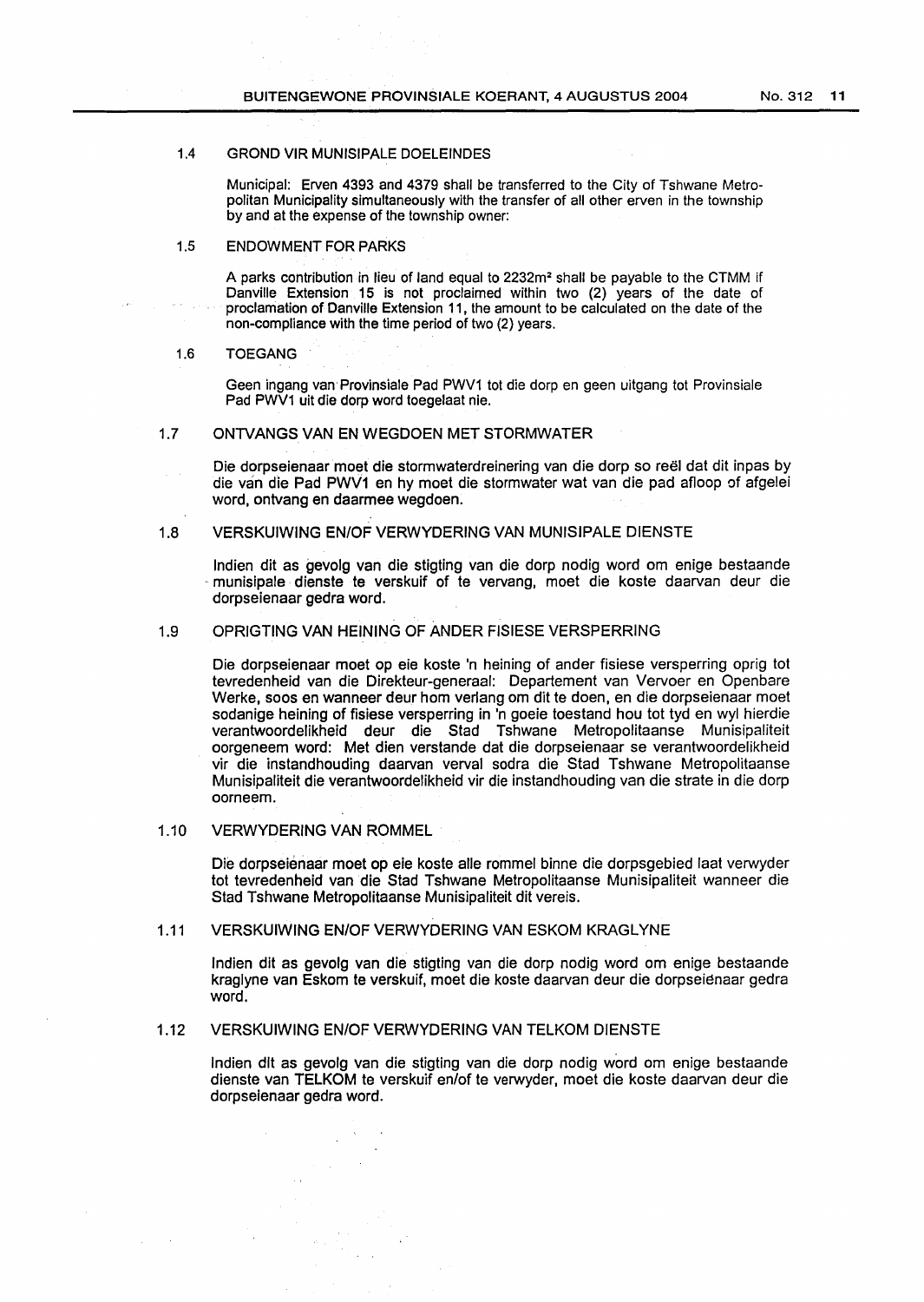# 2. TITELVOORWAARDES

- 2.1 Die erwe hieronder genoem, is onderworpe aan die voorwaardes soos aangedui, opgele deur die Stad Tshwane Metropolitaanse Munisipaliteit ingevolge die bepalings van die Ordonnansie op Dorpsbeplanning en Dorpe, 1986 (Ordonnansie 15 van 1986):
	- 2.1.1 ALLE ERWE MET UITSONDERING VAN DIE ERWE GENOEM IN KLOUSULE 2(4)
	- 2.1.1.1 Die erf is onderworpe aan 'n serwituut, 2 meter breed, vir munisipale dienste (water, riool, elektrisiteit, stormwater) (hierna "die dienste" genoem), ten gunste van die Stad Tshwane Metropolitaanse Munisipaliteit langs enige twee grense, uitgesonderd 'n straatgrens en, in die geval van 'n pypsteelerf, 'n addisionele serwituut vir munisipale doeleindes, 2 meter breed, oor die toegangsgedeelte van die erf, indien en wanneer die plaaslike bestuur dit verlang: Met dien verstande dat die plaaslike bestuur van enige sodanige serwituut mag afsien.
	- 2.1.1.2 Geen geboue of ander strukture mag binne die voornoemde serwituutgebied opgerig word nie en geen grootwortelbome mag binne die gebied van sodanige serwituut of binne 'n afstand van 2 meter daarvan geplant word nie.
	- 2.1.1.3 Die Stad Tshwane Metropolitaanse Munisipaliteit is daarop geregtig om enige materiaal wat deur hom uitgegrawe word tydens die aanleg, onderhoud of verwydering van sodanige dienste en ander werke wat hy na goeddunke noodsaaklik ag, tydelik te plaas op grond wat aan die voornoemde serwituut grens, en voorts is die Stad Tshwane Metropolitaanse Munisipaliteit geregtig op redelike toegang tot genoemde grand vir die voornoemde doel, onderworpe daaraan dat die Stad Tshwane Metropolitaanse Munisipaliteit enige skade vergoed wat gedurende die aanleg, onderhoud of verwydering van sodanige dienste en ander werke veroorsaak word.
	- 2.1.2 ERVEN 4392 AND 4394 TO 4410
	- 2.1.2.1 No swimming pool or any essential storm-water drainage structure, no building, structure or other thing which is attached to the land, even trough it does not form part of that land, shall be erected nor shall anything be constructed or laid under or below the surface of the erf abutting on Road PWV1 nor shall any alteration or addition to any existing structure or building situated within such distance of the said boundary be made except with the consent in writing of the Regional Manager: SA Roads Agency.
	- 2.1.2.2 Ingress to and egress from the erf shall not be permitted along the boundary thereof abutting on road PWV1.
	- 2.1.3 ERVEN 4382 to 4392

Ingress to and egress from the erf shall not be permitted along the boundary thereof abutting on Erf 4379, except with the written permission of the City of Tshwane Metropolitan Municipality.

# 2.1.4 ERVEN 4380 TO 4382

Ingress to and egress from the erf shall not be permitted along the boundary thereof abutting on the north-western boundary of the township except with the written permission of the City of Tshwane Metropolitan Municipality.

2.1.5 ERF 4379 IS SUBJECT TO:

The erf is subject to a servitude SG No 1851/1976 for municipal purposes in favour of the City of Tshwane Metropolitan Municipality as indicated on the general plan.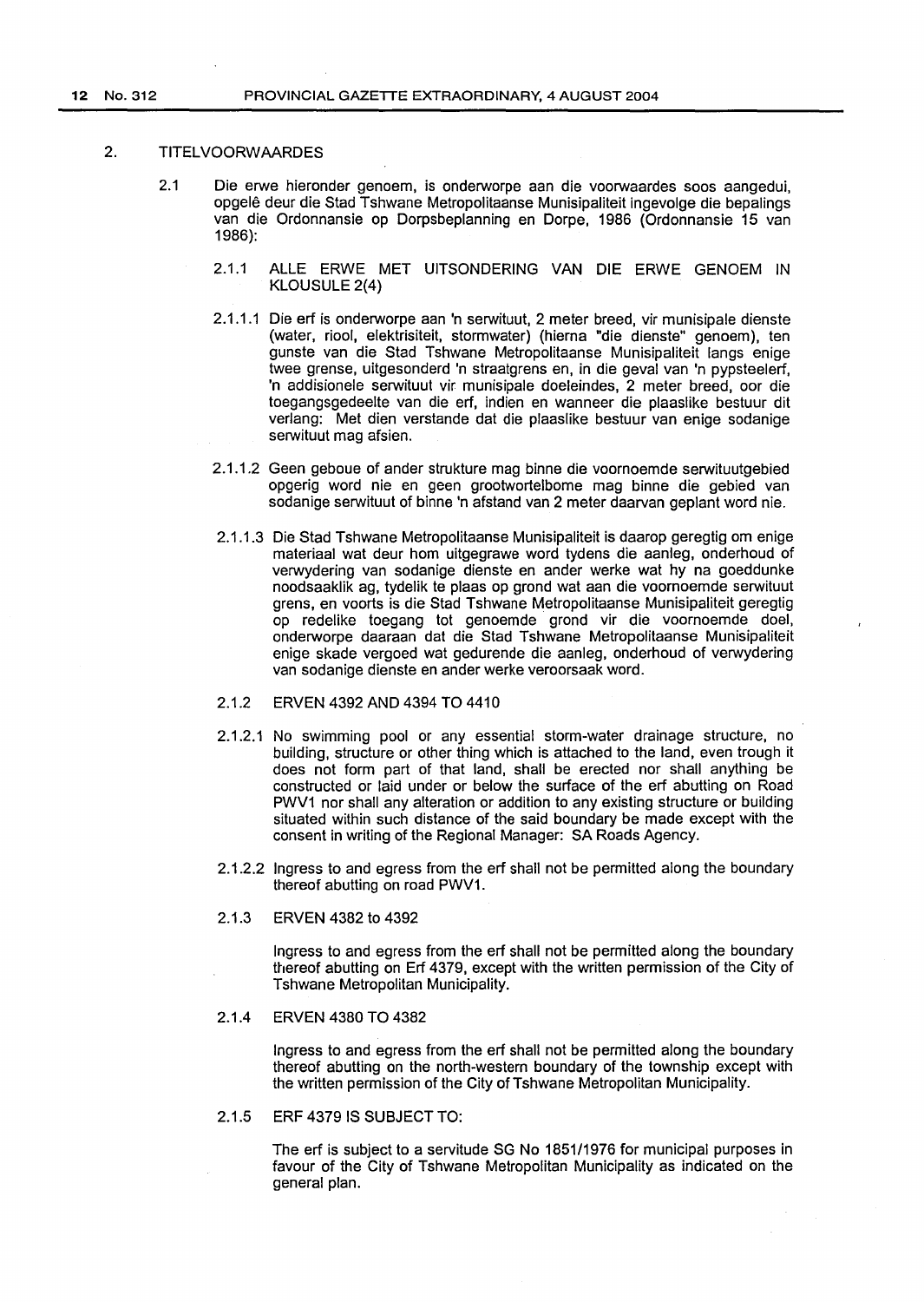# Looking for out of print issues of Government and Provincial **Gazettes** We can provide photocopies **Contact**  The National Library of South Africa, Pretoria Campus PO Box 397 0001 PRETORIA Physical address C/o Andries and Vermeulen Streets Entrance in Andries Street Contact details

Tel: (012) 321-8931 Fax: (012) 325-5984 E-mail: infodesk@nlsa.ac.za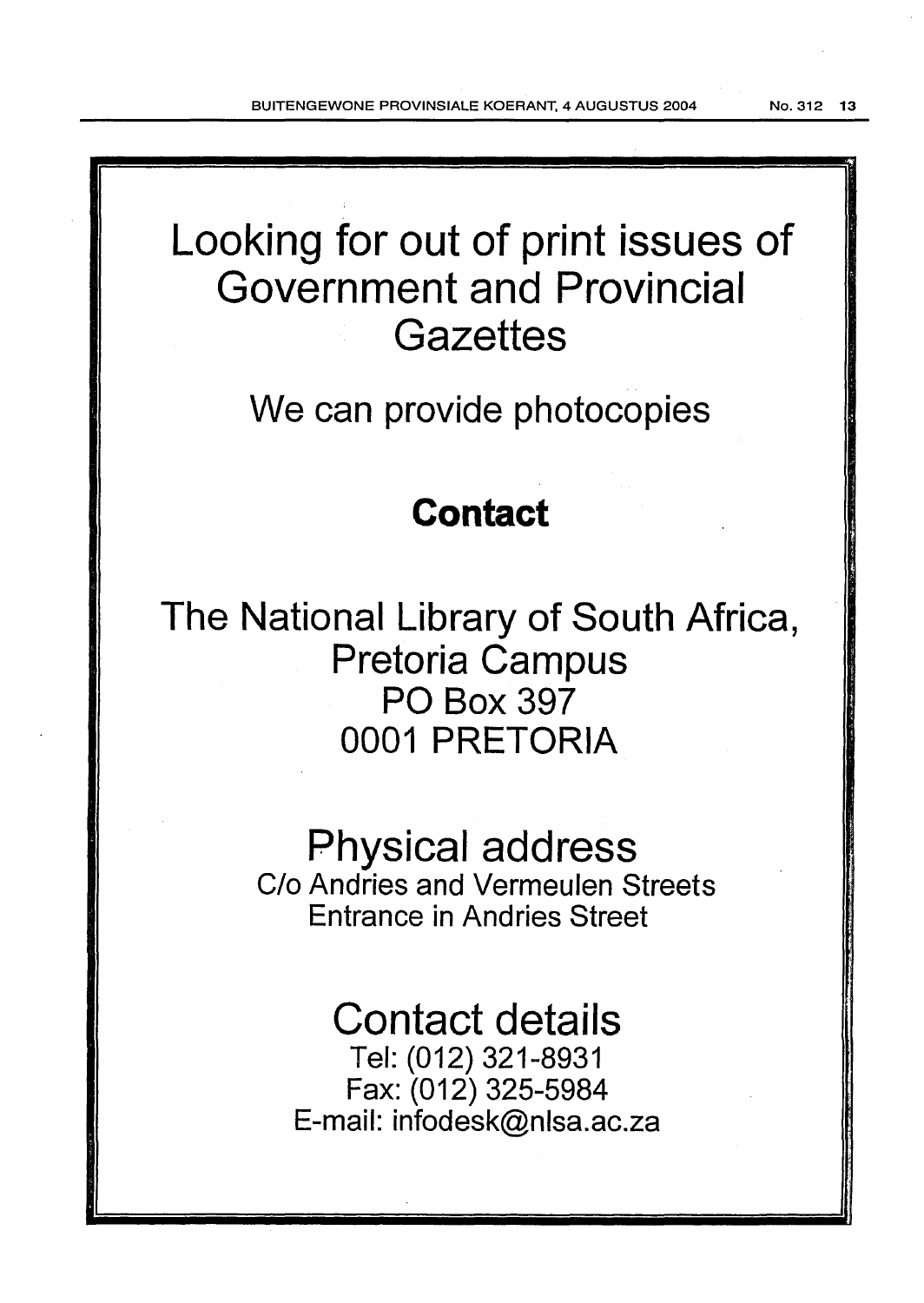



# www. SR **Gazettes** .co.za ••••••••••••••••••••••••

A new information Portal keeping you up to date with news, legislation, the Parliamentary programme and which is the largest pool of SA Gazette information available on the Web.

- Easily accessible through the www!
	- Government Gazettes from January 1994
	- Compilations of all Indexes pertaining to the past week's Government Gazettes
	- All Provincial Gazettes- from September 1995
	- Parliamentary Bills as of January 1999
- Available in full-text, with keyword searching
- Sabinet Online scans, formats, edits and organize information for you. Diagrams and forms included as images.
- No stacks of printed gazettes all on computer. Think of the storage space you save.
- Offers Bill Tracker- complementing the SA Gazettes products.

For easy electronic access to full-text gazette info, subscribe to the SA Gazettes from Sabinet Online. Please visit us at www.sagazettes.co.za



Tel: (012) 643·9500, Fax: (012) 663-3543, Toll free: 0800 11 8595, e-mail: corporate@sabinet.co.za, *Ylww:* http://corporate.sabinet.co.za . .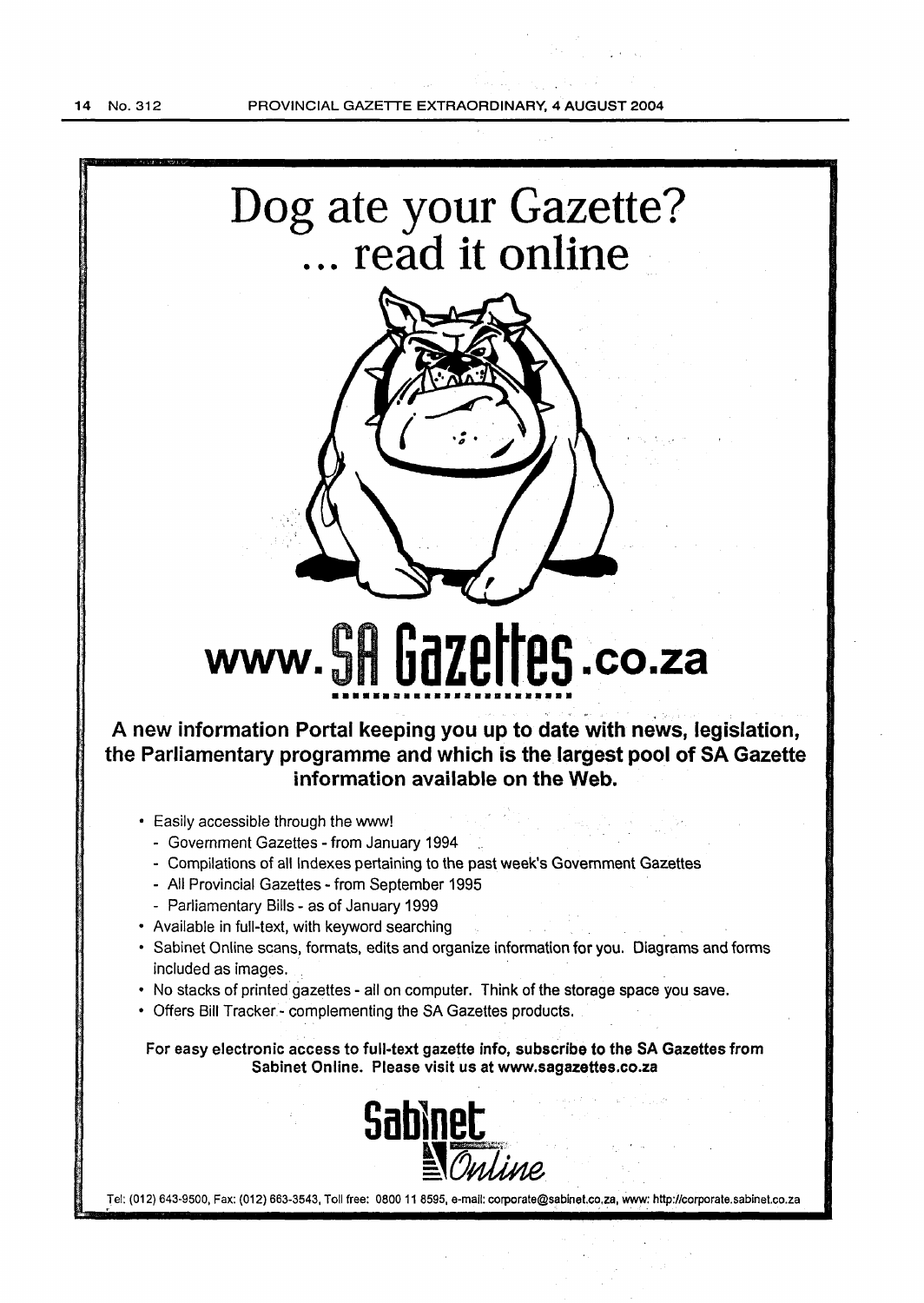